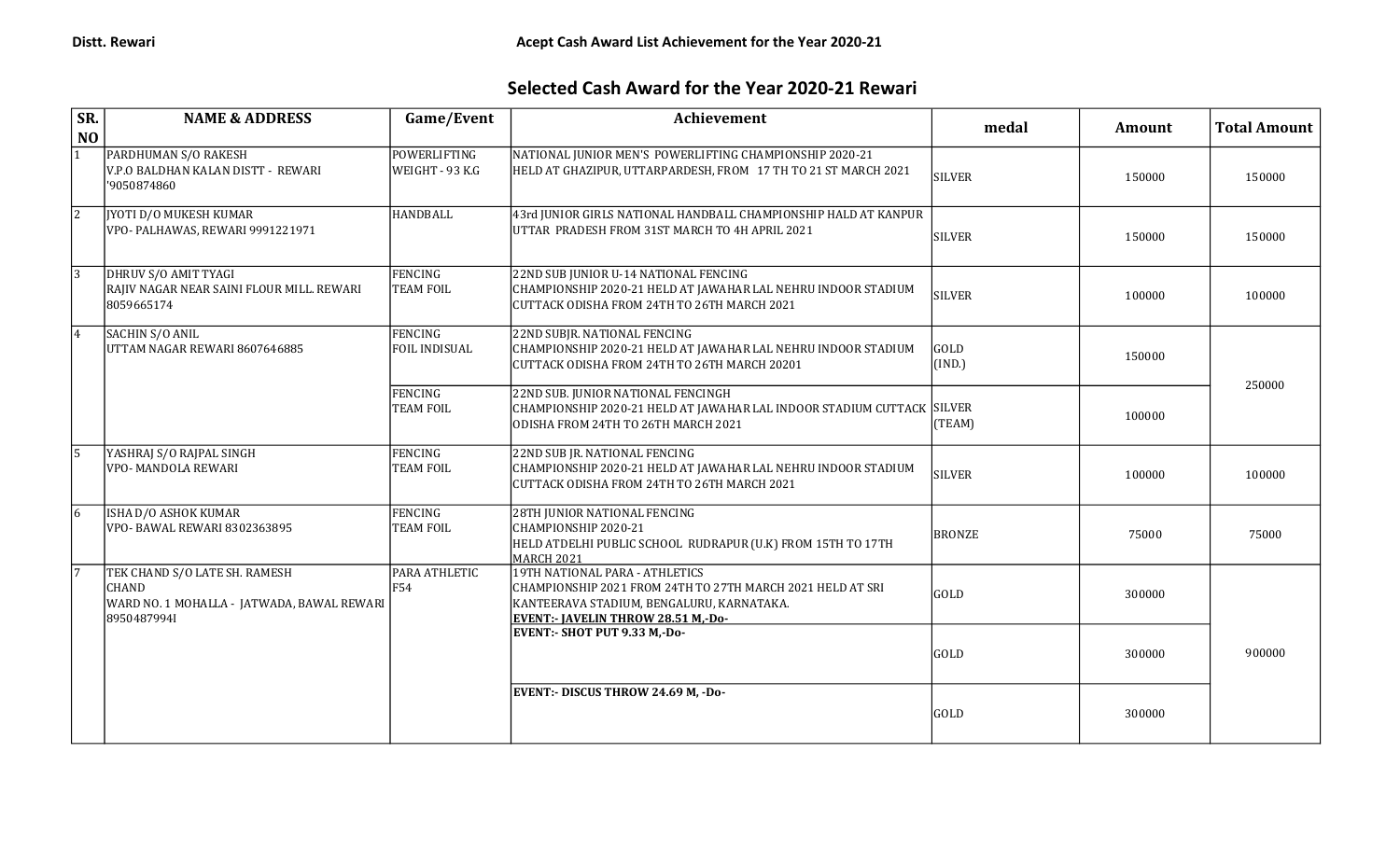| 8            | SHARMILA D/O JAILAL,<br>H.NO. 575F, E BLOCK GALI NO.-2<br>SUNCITY, REWARI MOB. NO. 7988216943 | PARA ATHLETIC<br>F56/F57 SHOTPUT   | 19TH NATIONAL PARA - ATHLETICS<br>CHAMPIONSHIP 2021 FROM 24TH TO 27TH MARCH 2021 HELD AT SRI<br>KANTEERAVA STADIUM, BENGALURU, KARNATAKA.<br>EVENT:- SHOT PUT 7.40 M      | GOLD          | 300000 | 300000 |
|--------------|-----------------------------------------------------------------------------------------------|------------------------------------|---------------------------------------------------------------------------------------------------------------------------------------------------------------------------|---------------|--------|--------|
| 19.          | PARMILA D/O DEENDAYAL<br>GAUTAM NAGAR NEAR ASTHA KUNJ REWARI<br>MOB NO. 9992468174            | PARA ATHLETIC<br>F12/F13           | 19TH NATIONAL PARA - ATHLETICS<br>CHAMPIONSHIP 2021 SRI KANTEERAVA STADIUM, BENGALURU, KARNATAKA.<br>FROM 24TH TO 27TH MARCH 2021<br>EVENT:- SHOT PUT 6.65 M              | <b>SILVER</b> | 200000 | 200000 |
|              | 10 KAVITA KUMARI D/O CHHOTURAM<br>V-BAIRAMPUR, PO-GURIYANI, KOSLI, REWARI<br>8368192224       | PARA ATHLETIC<br>F54               |                                                                                                                                                                           |               |        |        |
|              |                                                                                               |                                    | 19TH NATIONAL PARA - ATHLETICS<br>CHAMPIONSHIP 2021 HELD AT SRI KANTEERAVA STADIUM, BENGALURU,<br>KARNATAKA. FROM 24TH TO 27TH MARCH 2021 EVENT:- SHOT PUT 5.34 M         | Silver        | 200000 | 600000 |
|              |                                                                                               |                                    | 19TH NATIONAL PARA - ATHLETICS<br>CHAMPIONSHIP 2021 HELD AT SRI KANTEERAVA STADIUM, BENGALURU,<br>KARNATAKA. FROM 24TH TO 27TH MARCH 2021 Event Discuss throw             | Silver        | 200000 |        |
|              |                                                                                               |                                    | 19TH NATIONAL PARA - ATHLETICS<br>CHAMPIONSHIP 2021 HELD AT SRI KANTEERAVA STADIUM, BENGALURU,<br>KARNATAKA. FROM 24TH TO 27TH MARCH 2021 Event Javelin Throw             | <b>SILVER</b> | 200000 |        |
| 11           | SONU KUMAR S/O PRITHVI SINGH<br>VPO- MANDOLA REWARI 9466586213                                | <b>FENCING</b><br><b>TeaM FOIL</b> | 28TH JR. NATIONAL FENCING CHAMPIONSHIP<br>HELD AT RUDRAPUR, UTTRAKHAND FROM 15TH TO 17TH MARCH 2021                                                                       | <b>BRONZE</b> | 75000  | 75000  |
| $ 12\rangle$ | POOJA D/O KALIYA YADAV<br>DAYARAM NAGAR, DHARUHERA, REWARI<br>9671199709                      | PARA ATHLETIC<br>F52/53/54         | 19TH NATIONAL PARA - ATHLETICS<br>CHAMPIONSHIP 2021 HELD A SRI KANTEERAVA STADIUM, BENGALURU,<br>KARNATAKA. FROM 24TH TO 27TH MARCH 2021 EVENT:- JAVELIN THROW<br>14.86 M | GOLD          | 300000 |        |
|              |                                                                                               |                                    | <b>EVENT:- DISCUS THROW 16.36 M, -Do-</b>                                                                                                                                 | <b>GOLD</b>   | 300000 | 900000 |
|              |                                                                                               |                                    | <b>EVENT:- SHOT PUT 5.68 M, -Do-</b>                                                                                                                                      | GOLD          | 300000 |        |
| 13           | MANISH KUMAR S/O MANOJ KUMAR<br>V- JARTHAL , REWARI 8278315060                                | FENCING<br><b>TEAM FOIL</b>        | 28TH JUNIOR NATIONAL FENCING<br>CHAMPIONSHIP 2020-21<br>HELD AT DELHI PUBLIC SCHOOL DIST. UDAM SINGH NAGAR RUDRAPUR U.K<br>FROM 15TH TO 17TH MARCH 2021                   | <b>BRONZE</b> | 75000  | 75000  |